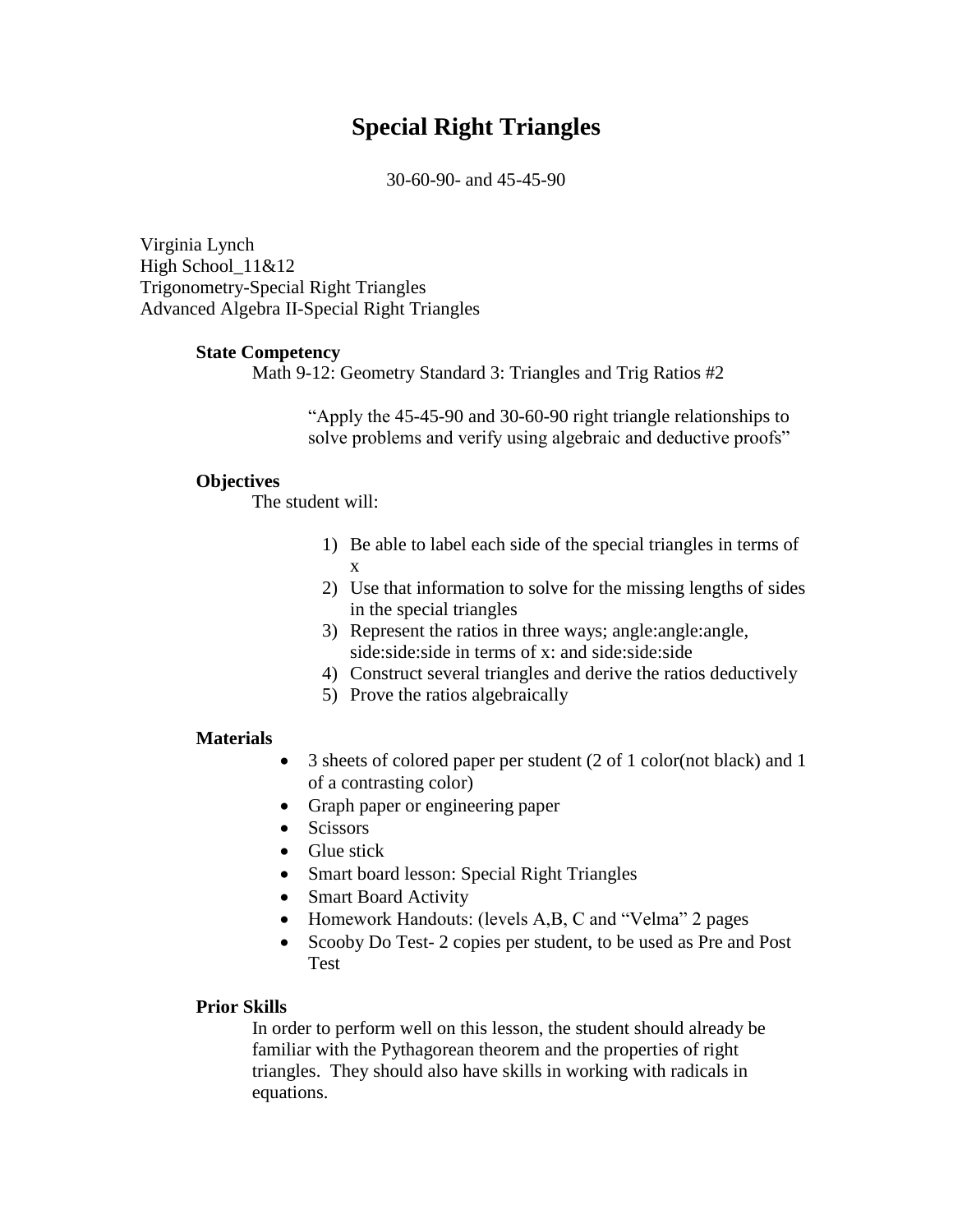#### **Daily Lesson Plan**

**Day 1**: Pre-Test

**Day 2**: Foldable Construction Model *(Auditory, Tactile & Visual)*

I had two classes doing this lesson so I only did one construction in each class and had each class look at the others models. Actually took more than one class period.

**Day 3**: Proofs (Auditory, Tactile & Visual)

Algebraic: Draw an Equilateral triangle, draw an altitude. Label side of triangle as 2x and then derive the other sides in terms of x using properties of right triangles & the Pythagorean Theorem. Take care to write out the ratio of the sides in terms of x: x:  $\mathbf{x} \sqrt{ }$  $3:2x$ . Draw a Square with a diagonal. Label the sides of the square x and then derive the length of the diagonal in terms of x using the Pythagorean theorem. Again write out the ratio of the sides of the triangle in terms of x: x: x:  $x\sqrt{2}$ .

Deductive: Hand each student 2 strips of paper,  $11'' \times \frac{1}{2}''$ . On one strip have them mark off 4 cm and 8 cm from one end. Fold at these 2 marks and tape to make a right triangle ( make the right angle at the first fold between the two 4cm lengths. Have each student measure their third side and find the class average. If you divide this by the  $\sqrt{2}$  you should get close to 4. With the other strip, make a mark at 4cm and at 12 cm from one end. Fold at the two marks and tape to form a right triangle, using the length from 4cm to 12 cm as the hypotenuse. Measure the third side and find the class average. Again, divide, this time by the  $\sqrt{3}$ , and you should get something close to 4. Discuss how close you got and what could have caused you to do worse or better. Also went longer than expected.

**Day 4**: Velma handout together *(Auditory & Visual)*

This is much like the pre-post test. Address issues found on pretest, for example putting answers in radical or exact form vs. rounding answers.

**Day 5**: Handout finding missing lengths (leveled handouts) *Visual*

**Day 6**: Test

**Day 7:** Go Over Test (We also looked at pre-test & compared) Discussed what we knew before and what we learned.